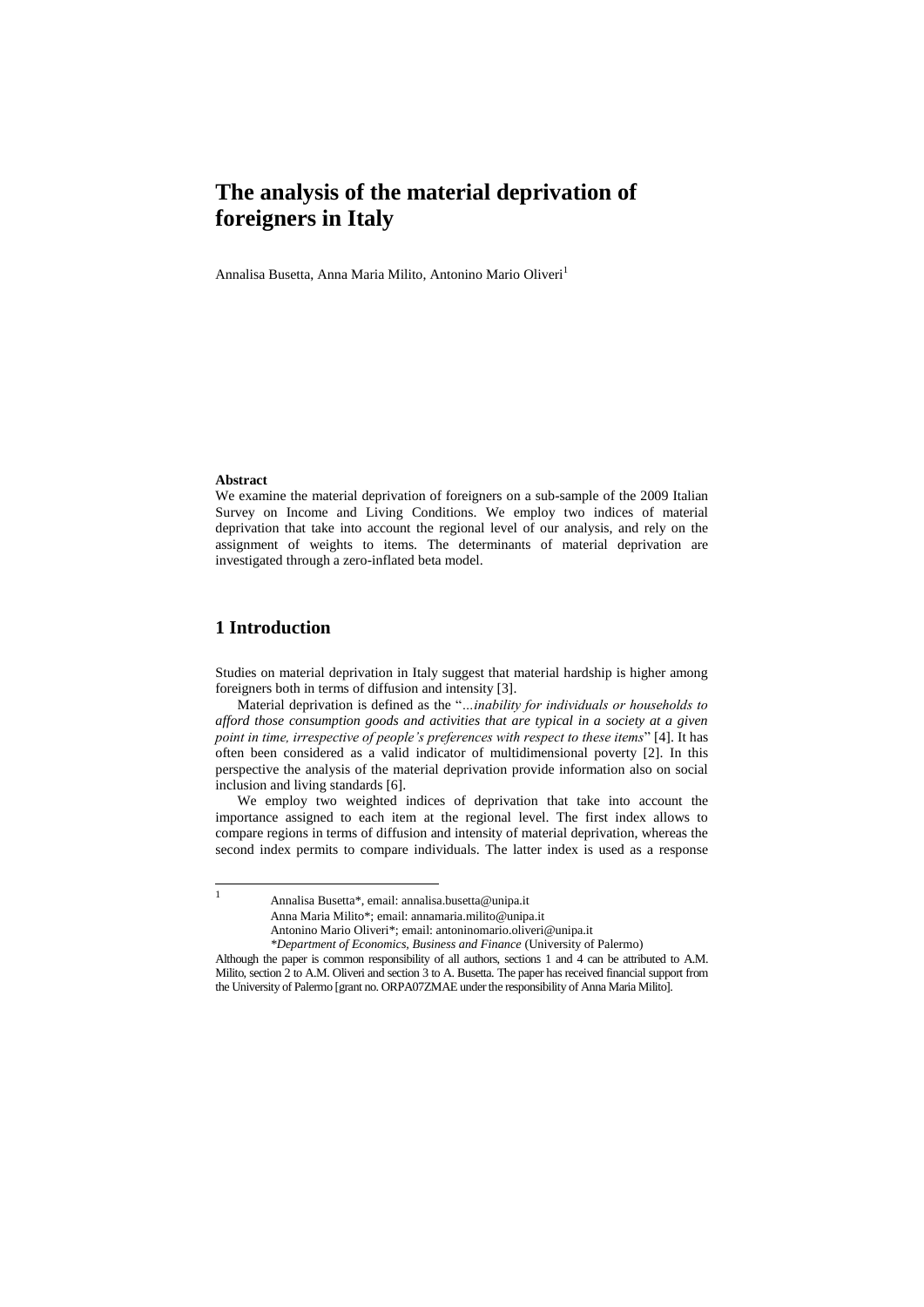variable to estimate the impact of some key explanatory variables on material deprivation. Data are drawn from a sub-sample of the 2009 Survey on Income and Living Conditions for Italy<sup>2</sup> (henceforth IT-Silc).

### **2 The measurement of material deprivation in Italy**

We measure material deprivation as "*the number of individual's* (enforced) *lack of access to essentials of life*" [2] following a well-established literature. Relying on data available from the IT-Silc survey, the nine "essential" Eurostat items [2] were considered.

According to the last fiscal federal reform, Italian municipalities and regions are charged with the implementation of the most part of social policies. Moreover, there is great evidence that income and standards of life inequalities exist among Italian regions. These are the reasons why scholars have recently adopted the regional level to analyze material deprivation in Italy [1]. If Southern regions appear in general to be poorer and more deprived than the Northern ones, it can be expected that this applies also for foreigners within regions.

The issue of item weighting has been considered in the literature and many solutions suggested [1, 2]. The Material Deprivation Index (*MD*) we calculate can be described as follows:  $h$ .

$$
MD_i = \frac{9}{j=1} w_{jk} X_{ij} \qquad \text{with} \qquad \qquad W_{jk} = \frac{n_{jk}}{1 - \frac{1}{2} h_{ik}} \quad (1)
$$

where  $i=1, 2, ..., N$  indicate the sample units,  $j=1, 2, ..., 9$  the deprivation items,  $k=1, 2, ...$ *…, 21* are the 19 Italian regions and 2 autonomous provinces (henceforth all simply named "regions"),  $X_j$  represent indicator deprivation variables (1 = not owning, 0 = owning the item) and the  $w_{jk}$  terms represent normalized weights;  $\forall j s, \frac{9}{j=1} w_{jk} = 1$ . Due to the regional nature of deprivation in Italy it seems reasonable that such weights may vary across regions.

In equation (1), *hjk* represent weights calculated for the *j-th* item and the *k-th* region on the whole It-Silc sample and they can be calculated in different ways. We use two alternative formulations where  $h_{jk}$  is the percentage of sample units *not having* the item or *having* it. In the first case higher weights are attributed to less possessed items so as to indicate higher deprivation in the region. These weights are used when comparisons are made among regions (*Regional Material Deprivation Index* - *RMD*). In the second case higher weights are given to more possessed items in the region; that means, individuals result more deprived if they *do not have* an item possessed by most of the people living in the same region. These last weights are used in case of comparisons among individuals (*Individual Material Deprivation Index* - *IMD*). Both indices measure the intensity of deprivation through the weighted mean of items not owned by the individuals in our sample. They are continuous variables in the [0,1] interval; the lower bound (zero) is achieved from the individual when he/she does not suffer any deprivation, whereas the upper bound (one) corresponds to the lack of all considered items.

 2 In year 2009 a special research on foreigners was run by ISTAT, but data have not still been released, so for this application we use data from the 2009 general IT-SILC research, from which the subsample of 1,636 foreigners was drawn.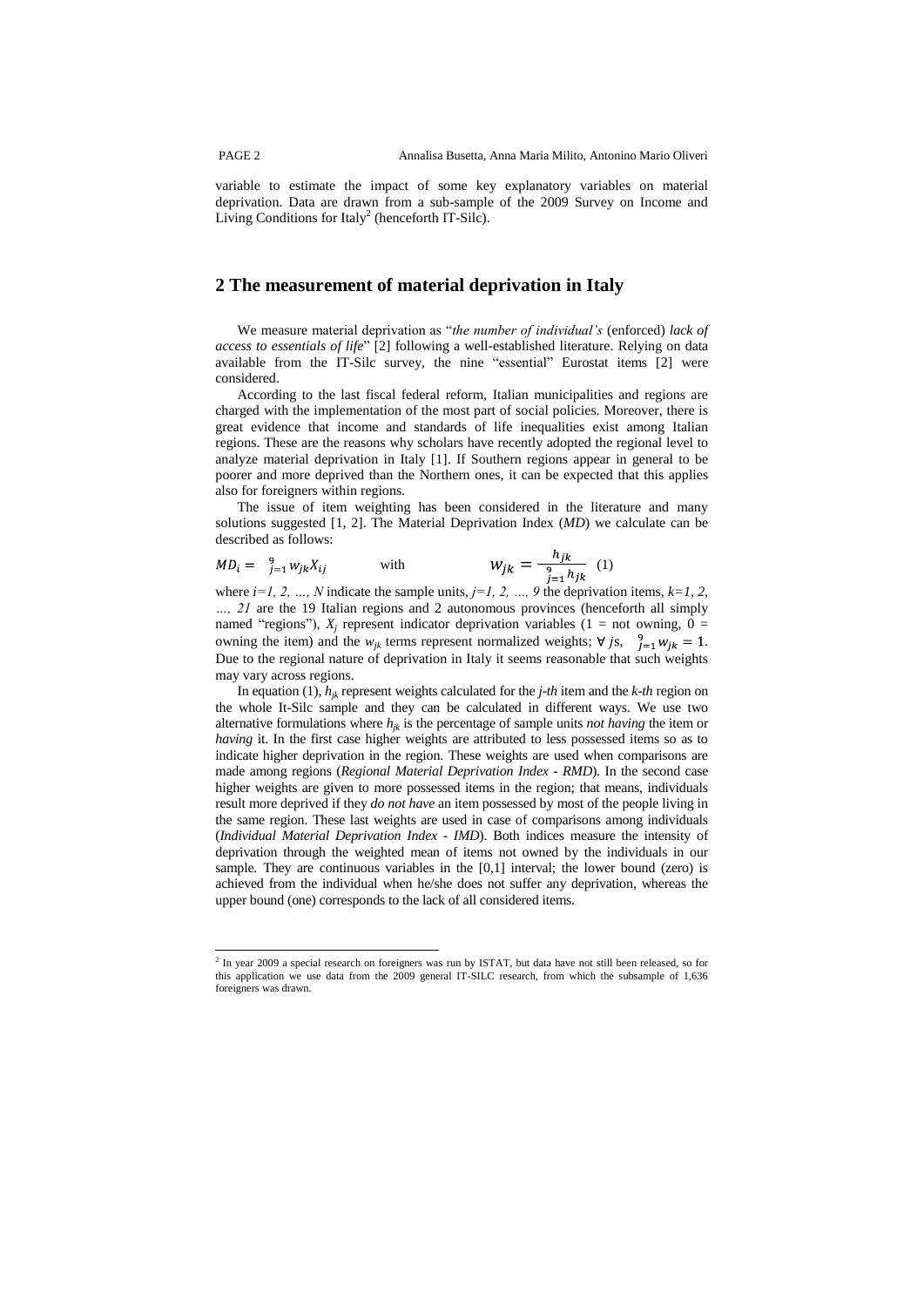The analysis of the material deprivation of foreigners in Italy PAGE 3

### **3 Model and discussion**

1

The percentage of foreigners experiencing at least one deprivation varies from 0% of Molise and Sardinia to around 60% for the autonomous province of Trento. In the trimmed distribution the mean intensity of the index varies from 0.51 of Aosta Valley, to 0.80 of Sicily.

Under strong inequalities in material deprivation, a major aim of this paper was to investigate the determinants of deprivation among foreigners in Italy. This was done by interpreting *IMD* as a response variable and some socio-demographic characteristics of foreigners and of their households as explanatory variables<sup>3</sup>.

The *IMD* index can assume a non-negligible number of zeros. In this situation a model referring to mixed continuous-discrete distributions should be preferred. This family of distributions, introduced by Ospina and Ferrari [5] and usually referred to as zero-or/and-one inflated beta distributions, allows to model data that assume values in [0, 1], (0, 1] or [0, 1].

In our sample, the distribution of the *IMD* is asymmetric, right-skewed with an inverted "J" shape. No one experimented the maximum intensity of deprivation, whereas 26.8% of foreigners resulted not deprived in any of the 9 dimensions. All these elements suggested to model the index through a zero-inflated beta model.

This model consists of a beta and a logit component simultaneously estimated. Through the logit component the effect of covariates on the no deprived condition can be estimated, whereas the beta component predicts the effects on the deprivation values [5]. Both models estimate the impact of socio-economic and demographic characteristics<sup>4</sup> of foreigners and their households, controlling for the regions where they live.

The model fits data well and estimates (Table 1) show that: having a tertiary education is associated with a higher probability of being no deprived and a lower intensity of deprivation; being unemployed is related with a low chance of being not deprived and with high intensity of deprivation; the higher the work intensity status of the household, the lower the probability to experience more severe forms of deprivation; having a native partner permits both to protect foreigners from falling into deprivation and to reduce the intensity of deprivation; couples without children and large households with dependent children are less deprived than single households; individuals who self assess a bad or very bad health are more likely to experience deprivation; home-owners are less likely to fall into material deprivation than tenants and if these fall in deprivation it is a less severe experience.

<sup>&</sup>lt;sup>3</sup> The choice of variables was driven through the combination of the stepwise method and suggestions from the literature on living conditions of immigrants in Italy and on material deprivation.<br><sup>4</sup> The variables selected in the zero-inflated beta model are: sex, age of foreigners, household composition,

labour market position, working intensity status, have a native partner, tenure status, being UE or Extra UE citizen, bad or very bad self assessed health and region. Note that the same covariates show opposite signs in the two parts of the zero-inflated beta model. In the beta model positive estimates indicate the amount of increase in the *IMD* index that would be due to an increase (or to a change in state) in the explanatory variables, whereas in the logit model positive estimates indicate the amount of increase in the predicted probability of being not deprived. All the estimates are on the logit scale.